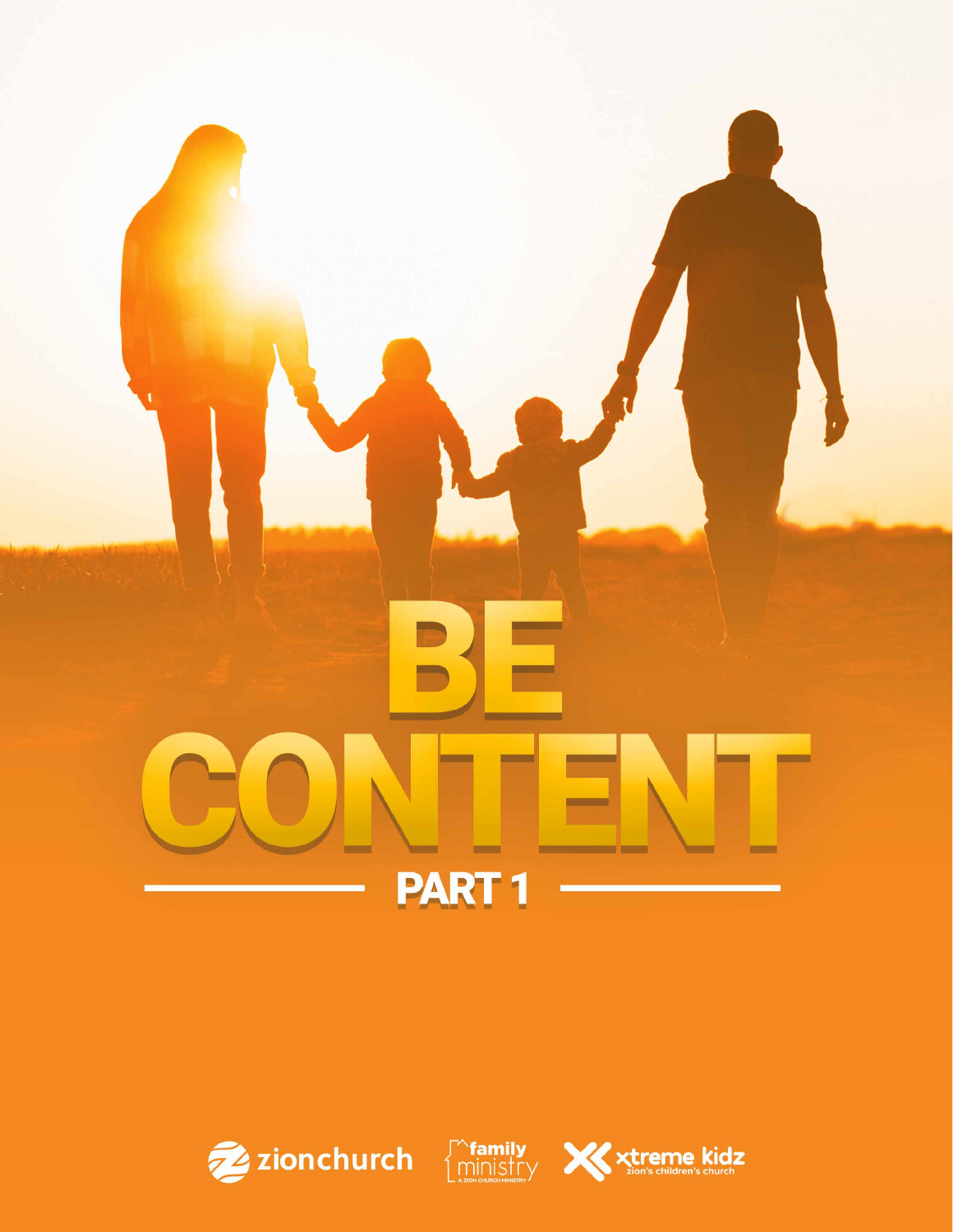## OPENING PRAYER

(Anyone in the family is welcome to pray)

**FAMILY CHECK-IN:** (5 - 10 minutes, depending on family size): Share the best part of your day and the worst part of your day.

**QUESTION:** What does being content mean to you? (aim for about 15 - 20 minutes of conversation)

**BIBLE VERSE:** *"Then he said to them, "Watch out! Be on your guard against all kinds of greed; life does not consist in an abundance of possessions." - Luke 12:15 NIV*

### FAMILY CONVERSATION:

**Contentment is the state of feeling satisfied with what you have, who you are or where you are.**

- After hearing the definition of "contentment" do you believe being content and being happy are the same thing? Why or why not?
- Can you remember a time when you felt the most content? If so, tell us about it!
- What are some things that can keep you from being content?

## 3 WAYS TO PRACTICE BEING CONTENT:

- Love God more than anything. Following God's command for families found in Deuteronomy 6:5-6 is important. (Refer to bible verse.)
- Practice gratitude by looking for blessings in your everyday life and thanking God for them.
- Help others by donating your time, money or talent to someone in need. As you do this, you'll develop a greater appreciation for what you have and what you can offer to others.